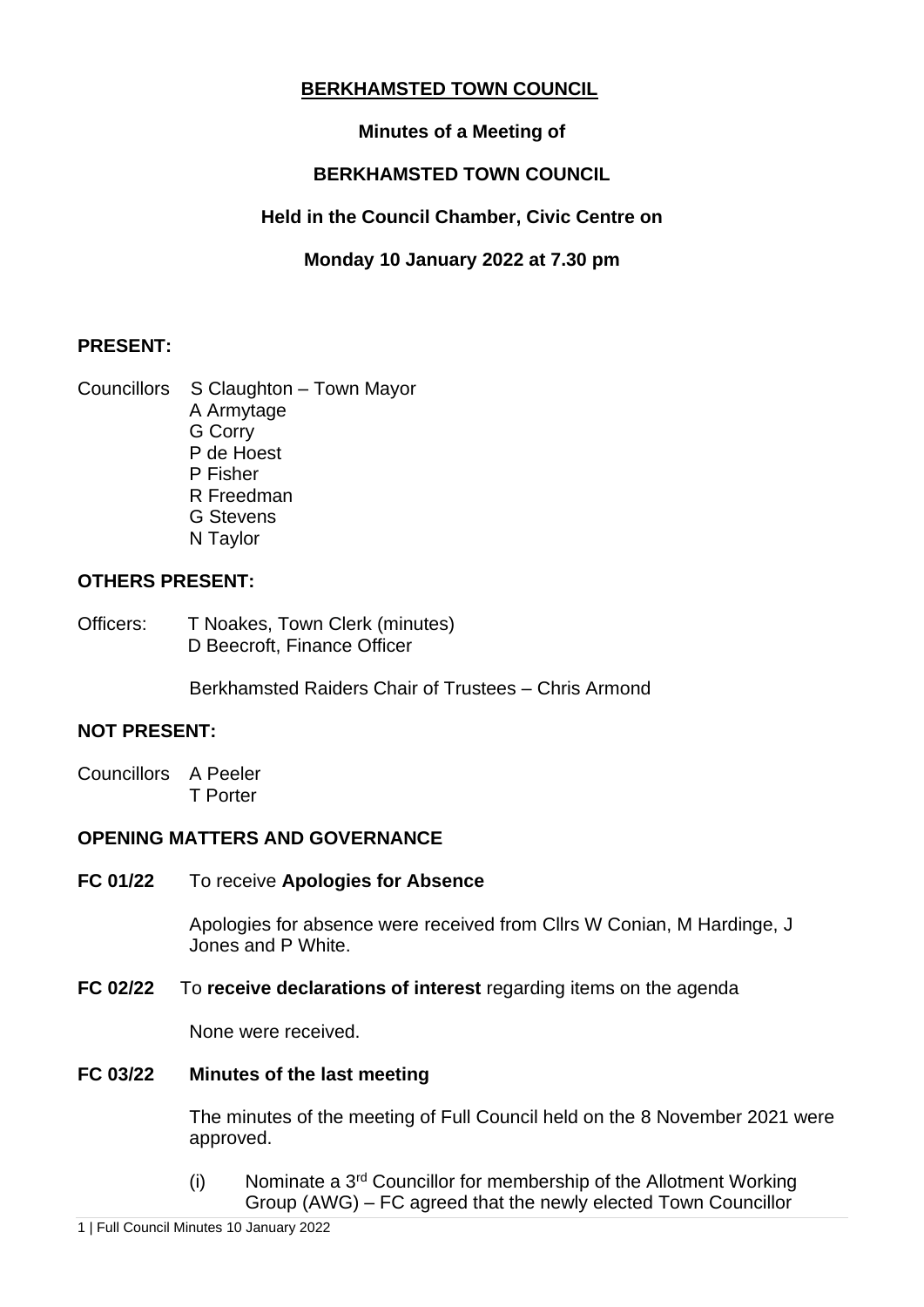elected on 3<sup>rd</sup> February 2022 would be offered a place on the AWG. If this didn't work, the terms of refence for the AWG would be amended and presented to the next FC, to include a minimum of 2 and maximum of 3 Town Councillors as members.

## **Action – Town Clerk**

#### **FC 04/22 Town Mayor's Communications**

(i) Cllr S Claughton gave an update on the election of a Town Councillor to Berkhamsted Town Council due to take place on 3 February 2022. All candidates and further information can be found on the DBC web site at [Elections 2022 \(dacorum.gov.uk\)](https://www.dacorum.gov.uk/home/council-democracy/elections-and-voting/elections-2022)

#### **FC 05/22 Public Participation**

To **suspend standing orders** to allow any members of the public present to speak.

(i) Berkhamsted Raiders CFC Chair of Trustees, Chris Armond, gave a PowerPoint presentation to FC about the Raiders organisation and plans for the future.

### **STANDING COMMITTEES**

The minutes of the following meetings were **received and adopted by FC**

| FC 06/22        | <b>Transport and Environment Committee</b>                 |                                                                               |  |
|-----------------|------------------------------------------------------------|-------------------------------------------------------------------------------|--|
|                 | Held on:                                                   | 13 December 2021.                                                             |  |
| FC 07/22        | <b>Town Planning Committee</b>                             |                                                                               |  |
|                 | Held on:                                                   | 22 November 2021 (rescheduled from 15 November<br>2021) and 30 November 2021. |  |
| <b>FC 08/22</b> | <b>Town Planning Working Party</b>                         |                                                                               |  |
|                 | Held on:                                                   | 20 December 2021                                                              |  |
| FC 09/22        | <b>Finance &amp; Policy Committee</b>                      |                                                                               |  |
|                 | Held on:                                                   | 6 December 2021                                                               |  |
| FC 10/22        | <b>Councillor Nomination to the Berkhamsted Arts Trust</b> |                                                                               |  |

(i) FC nominated Cllr S Claughton to become the Town Councillor on the Berkhamsted Arts Trust.

### **FINANCE & GOVERNANCE**

#### **FC 11/22 Interim Audit Report 2021-22**